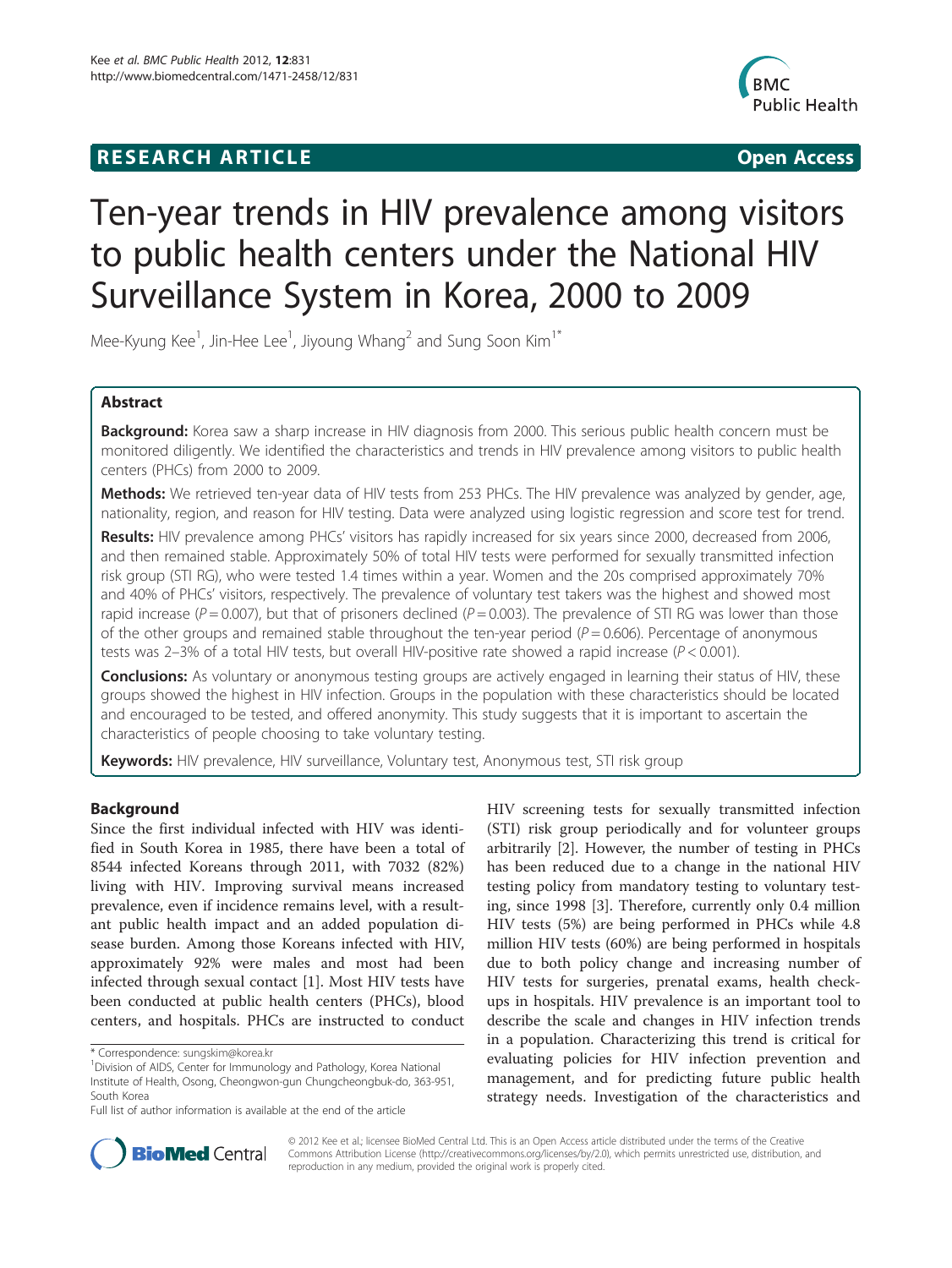trends of HIV infection were done based on the number of HIV-diagnosed individuals in Korea. However, this investigation can be limited when the scope and scale in the population being tested are not considered. Therefore, a surveillance system to calculate HIV prevalence based on HIV test data has been developed and are being used since 2005. With its ready availability of record, HIV prevalence of those tested at PHCs was calculated first [\[2](#page-8-0)]. Next, the methods to estimate HIV prevalence of hospital patients and blood donors were developed [[4,5\]](#page-8-0). Thereby, we can estimate HIV prevalence on a nationwide scale [\[6](#page-8-0)].

It is certain that main HIV testing institutions such as hospitals, blood centers, and PHCs encounter individuals, who are undergoing testing and share certain characteristics. The visitors to PHCs for HIV testing could have a different prevalence than those visiting hospitals or blood centers [\[6\]](#page-8-0). PHCs provide HIV testing not only for sexually transmitted infection (STI) risk groups, such as commercial sex workers, but also for persons wanting to be tested for HIV, local residents with low accessibility to medical care, prisoners, partners of HIV-infected individuals, and those wishing anonymous testing. PHCs are institutions that directly conduct nationally supported HIV testing and implement HIV prevention policies. Through examining the characteristics of PHCs' visitors, an improved policy on HIV testing can be developed and immediately applied to PHCs. We use the term "visitors" throughout this paper to describe people taken HIV testing at PHCs. This study aims to investigate the population being tested for HIV at PHCs, and the annual trend and characteristics of HIV prevalence among PHCs' visitors from 2000 onwards, when a sharp increase in the number of HIV-infected individuals was found.

# Methods

# National HIV surveillance system at PHCs

HIV screening tests at PHCs were performed by enzyme linked immunosorbent assay (ELISA, about 47%), particle agglutination (PA, about 19%), rapid method (about 25%) and others (about 9%). If a positive sample from HIV screening tests at PHCs was observed, local institutes of health & environment (IHEs) were asked to perform a confirmation of HIV infection by antigen ELISA, antibody ELISA, PA, and Western Blot. As for an indeterminate sample for HIV infection in the IHEs, HIV infection had to be confirmed by the division of AIDS of Korea Centers for Disease Control and Prevention (KCDC) [\[7,8](#page-8-0)]. The confirmatory test result for HIV infection was reported to the division of HIV and TB control of KCDC and was recorded in the HIV database of KCDC [[8\]](#page-8-0).

## HIV test data collection

PHCs manage data related to HIV testing through an electronic medical records system, namely the Health Care Information System (HCIS). The installation of HCIS program began in 2000 and was expanded to all PHCs by 2005. HIV testing data from 2000 to 2009 were collected from 253 PHCs through 16 IHEs, which are based in 7 big cities and in 9 provinces. Information collected on people being tested for HIV includes institutional code, specimen code, gender, year of birth, reason for HIV testing, HIV screening test results, differentiation code, and confirmatory HIV test code. If a HIV screening test was positive, confirmatory test code was assigned for referring confirmatory HIV testing to IHE. Confirmatory test code was composed of referring year, referring institution, and referring order. The differentiation code is a parameter to identify the frequency of tests for one individual within a year [[2\]](#page-8-0). These codes avoid use of personal information and preserve patient privacy. HIV-positive data was collected from the Division of HIV and TB control of KCDC. The data include gender, year of birth, reason for HIV testing, and confirmatory test code. Data from HIV testing and HIV positive data were matched by confirmatory test code. When the data were recorded manually before the installation of HCIS program, only the number of HIV tests was obtained.

# Statistical methods

Annual HIV prevalence among visitors to PHCs was defined as the number of confirmed HIV-infected individuals per 10 thousand HIV-tested individuals at PHCs each year independently. Trends in HIV prevalence were assessed through a series of cross-sectional annual analyses. The frequency of HIV testing for one visitor was measured every year [[2](#page-8-0)]. We analyzed HIV prevalence by gender, age  $($  <20, 20−29, 30−39, 40−49, 50−59, ≥60), nationality (Korean, Foreigner), and region (Metropolis, Smaller city or rural area). A variety of reasons for HIV testing included occupation, health status, or voluntary test [[1,2\]](#page-8-0). We compiled the reasons for HIV testing into 14 factors and categorized these under four groups: general group (health checkup, medical record, prenatal checkup, and others), HIV infection suspected group (HIV ISG; referral by doctor and voluntary test taker), HIV testing recommended group (HIV TRG; tuberculosis patient, prisoner, and partner of HIV-infected individual), and STI risk group (STI RG; commercial sex worker, bar employee, tea-room employee, massage parlor employee, and others) [\[2](#page-8-0)]. Data for anonymous group were excluded when analyzing HIV prevalence, because frequency of anonymous test for one individual within one year could not be measured. Therefore, annual HIV positive rate was calculated and defined as the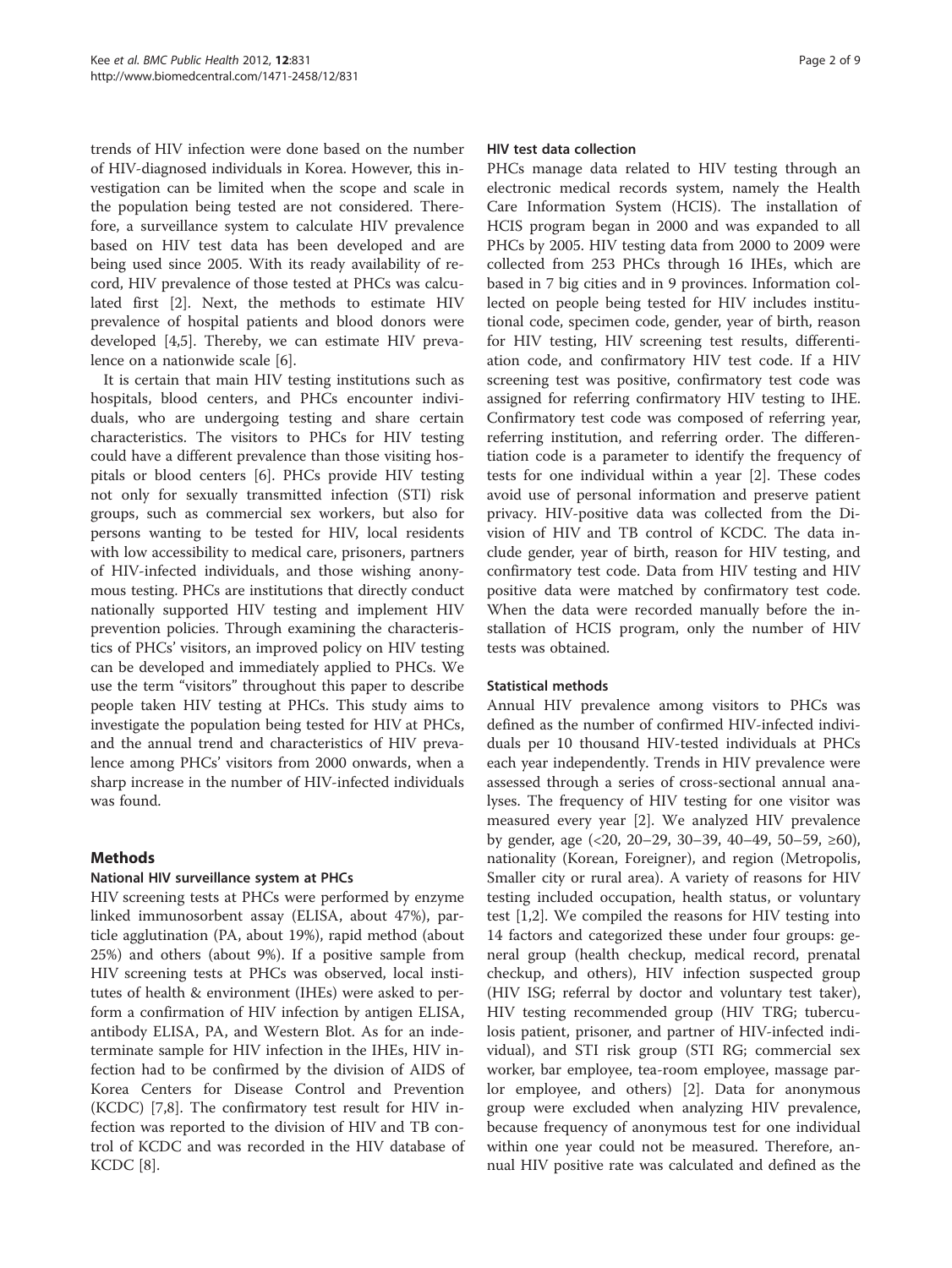number of confirmed HIV positives per 10 thousand anonymous HIV tests. Data with missing values (about 0.7%) were excluded for analyzing HIV prevalence. To assess the difference in HIV prevalence by epidemiological variables, we conducted multivariate logistic regression (gender, age, nationality, region, reason for HIV testing). Ten-year trends of HIV prevalence were analyzed using score test for trend [[9,10\]](#page-8-0). All statistical analyses were performed using SAS 9.1. Ethics approval was obtained from the KCDC Institutional Review Board (IRB) Ethics Committee.

# Results

#### HIV testing at PHCs

The number of HIV tests conducted at PHCs rose from around 430,000 in 2000 to 500,000 in 2004, but declined gradually from 2005 onward, averaging about 400,000 per year (Table [1\)](#page-3-0). STI RG accounted for approximately 40–65% of the total number of tests taken, while the frequency of HIV testing for one individual was about 1.4 every year. The numbers of tests for HIV ISG and HIV TRG increased from 10% and 2% in 2000 to 15% and 10% in 2009, respectively. The number of anonymous tests made up about 2-3% of the total number of HIV tests every year.

#### Trend in HIV prevalence among PHCs' visitors

The annual HIV prevalence among PHCs' visitors by gender, age, nationality, region, and reason for HIV testing are presented in Table [2.](#page-4-0) Gender and age distribution among PHCs' visitors is shown to be large in women (averaging 70%) and in the 20s (approximately 40%). HIV prevalence went up from 1.3 per 10 thousand individuals in 2000 to 5.3 per 10 thousand individuals in 2005 ( $P < 0.001$ ); however, the prevalence decreased to under 4.5 per 10 thousand individuals after 2005 and was stable thereafter  $(P = 0.200)$ . The number of HIV tests among foreigners was small, but their prevalence was significantly higher than that of Koreans  $(P < 0.001)$ in 2000,  $P = 0.053$  in 2009). Men had higher prevalence than women  $(P < 0.001)$ , and the 40s had higher prevalence than other age groups  $(P < 0.001)$ . The prevalence of men ( $P = 0.017$ ), test takers in the 20s ( $P = 0.001$ ) and those aged over 40 years (40s;  $P = 0.038$ , 50s;  $P = 0.041$ , 60s;  $P = 0.042$ ) increased significantly over the years. Although the 30s tended to show the highest prevalence until 2003, they presented lower prevalence than the 40s starting from 2004 onwards, and currently showed lower prevalence than the 50s.

Testing at PHCs in metropolis accounted for approximately 40% of a total tests and the prevalence was higher than those in smaller cities or rural areas.

# Trend in HIV prevalence among PHCs' visitors by reason for HIV testing

The annual trend of HIV prevalence by reason for HIV testing among PHCs' visitors is shown in Table [2](#page-4-0) and Figure [1.](#page-6-0) From 2000 to 2004, the prevalence was increased from 1.8 per 10 thousand individuals to 4.1 per 10 thousand individuals  $(P = 0.021)$  among general group (Table [2\)](#page-4-0). Since 2004 the prevalence has decreased to 2.1 per 10 thousand individuals  $(P = 0.023)$ . The prevalence in HIV ISG rose from 3.2 per 10 thousand individuals in 2000 to 21.8 per 10 thousand individuals in 2005 ( $P = 0.002$ ) and has been stable at approximately 17.0 per 10 thousand individuals since 2006. Although the prevalence in HIV TRG was high during the first three years after 2000, it has reduced overall since then  $(P = 0.010)$ . The prevalence in STI RG was analysed as lower than among other groups, and was not statistically significantly different by year ( $P = 0.606$ ).

When the prevalence was examined in detail by reason for HIV testing (Figure [1](#page-6-0)). The prevalence among voluntary test takers with concerns about HIV infection rose dramatically from 2.9 per 10 thousand individuals in 2000, to 21.2 per 10 thousand individuals in 2009  $(P = 0.007)$ ; this group showed the highest prevalence except for partners of infected individuals. A total of 172 partners of HIV-infected individuals were tested during the study period and 32 (18.6%) were diagnosed with HIV infection (data not shown). For HIV TRG, the prevalence among prisoners decreased from 31.7 per 10 thousand individuals in 2002 to 3.1 per 10 thousand individuals in 2009 ( $P = 0.003$ ), and there was a decrease in HIV prevalence among tuberculosis patients treated at PHCs ( $P = 0.069$ ). The positive rate of anonymous test takers increased sharply from 40.0 per 10 thousand tests in 2000, to 140.4 per 10 thousand tests in 2009  $(P<0.001)$  and was significantly higher than the prevalence of voluntary  $(P < 0.001)$ . In general group, there was no increase in prevalence among the subgroups such as health checkup  $(P = 0.134)$ , medical record  $(P = 0.776)$  and prenatal checkup  $(P = 0.623)$ . Employees at bars and tea rooms were composed of over 80% of the STI RG, and HIV-infected individuals were diagnosed primarily among bar employees (data not shown).

#### **Discussion**

This cross-sectional study analyzed the trend and characteristics in HIV prevalence of PHCs' visitors by successive annual surveillance. Our findings revealed that HIV prevalence increased rapidly during the first six years from 2000 and has been stable after first decline. For group by reasons for HIV testing, the prevalence of voluntary test takers was higher than those of the other groups. Their prevalence increased to 30 per 10 thousand individuals in 2006 and remained stable at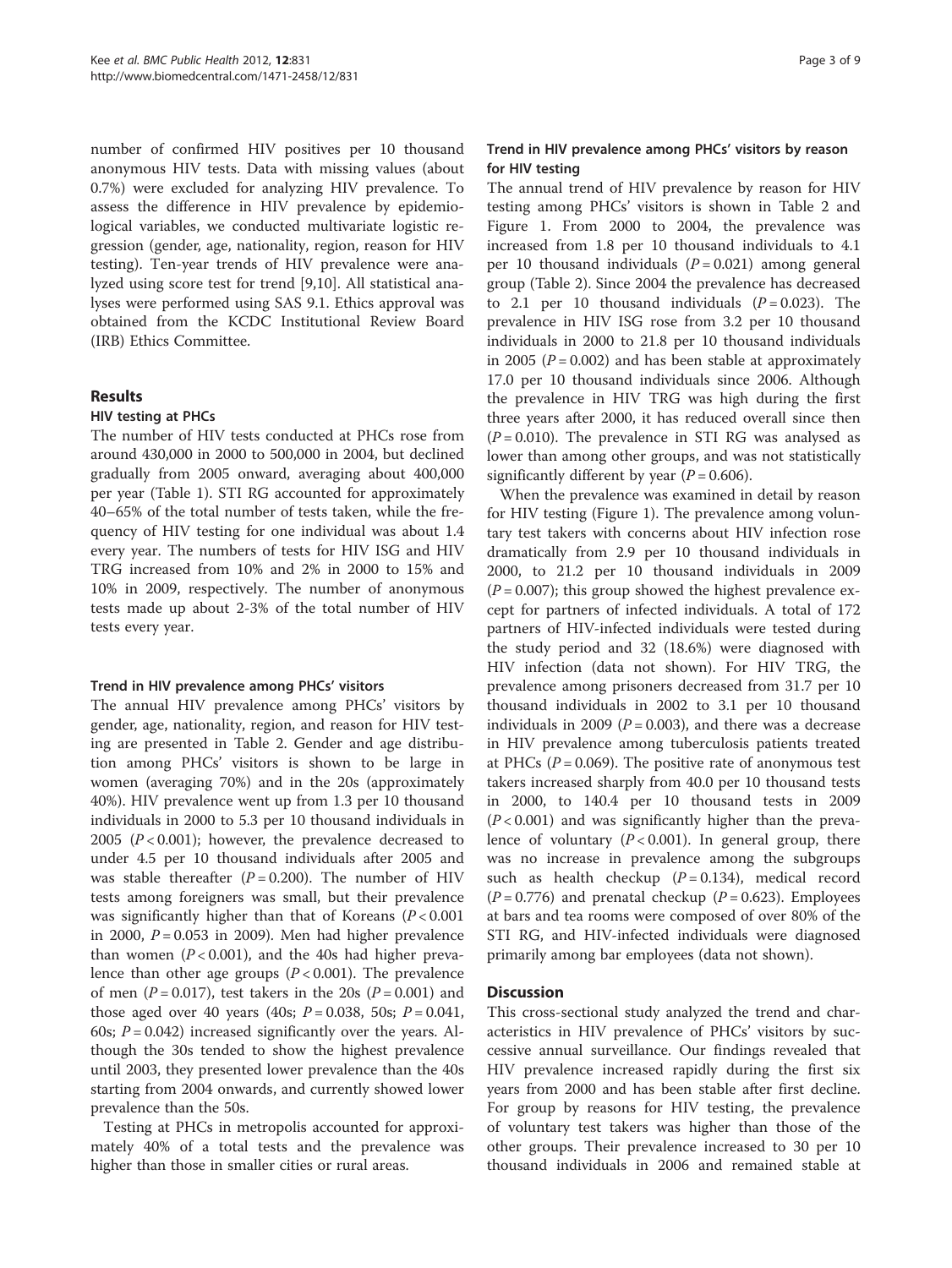<span id="page-3-0"></span>

|  |  |  | Table 1 HIV testing of visitors to public health centers during 2000-2009, Korea |
|--|--|--|----------------------------------------------------------------------------------|
|--|--|--|----------------------------------------------------------------------------------|

|                              | 2000        | 2001        | 2002        | 2003        | 2004        | 2005         | 2006         | 2007         | 2008         | 2009         |
|------------------------------|-------------|-------------|-------------|-------------|-------------|--------------|--------------|--------------|--------------|--------------|
| Total no. of HIV tests       | 428698      | 487134      | 484028      | 466747      | 496890      | 353440       | 411017       | 396943       | 391486       | 395771       |
| No. of PHCs                  | 202         | 215         | 222         | 222         | 225         | 246          | 251          | 251          | 251          | 253          |
| No. of test by HCIS (%)      | 129607 (30) | 229006 (47) | 296414 (61) | 349488 (75) | 435101 (88) | 353440 (100) | 411017 (100) | 396943 (100) | 391486 (100) | 395771 (100) |
| No. of HCIS (%)              | 72 (36)     | 114(53)     | 150 (68)    | 186 (84)    | 210 (93)    | 246 (100)    | 251 (100)    | 251 (100)    | 251 (100)    | 253 (100)    |
| Average no. of test per PHCs | 1800        | 2009        | 1796        | 1879        | 2072        | 1437         | 1638         | 1582         | 1560         | 1564         |
| Frequency of test            | 1.11        | 1.15        | 1.25        | 1.30        | 1.31        | 1.23         | 1.23         | 1.22         | 1.22         | 1.20         |
| Reason for HIV testing       |             |             |             |             |             |              |              |              |              |              |
| General group                |             |             |             |             |             |              |              |              |              |              |
| No. of test (%)              | 46617 (36)  | 80519 (35)  | 78452 (27)  | 65694 (19)  | 120252 (27) | 90628 (26)   | 110394 (27)  | 117910 (30)  | 115176 (29)  | 123375 (31)  |
| Frequency of test            | 1.02        | 1.03        | 1.03        | 1.04        | 1.04        | 1.03         | 1.04         | 1.04         | 1.04         | 1.04         |
| <b>HIV ISG</b>               |             |             |             |             |             |              |              |              |              |              |
| No. of test (%)              | 13439 (10)  | 22153 (10)  | 33015 (11)  | 42786 (12)  | 56600 (13)  | 43517 (12)   | 56919 (14)   | 66544 (17)   | 64986 (17)   | 60678 (15)   |
| Frequency of test            | 1.05        | 1.06        | 1.11        | 1.11        | 1.13        | 1.10         | 1.11         | 1.15         | 1.13         | 1.07         |
| <b>HIV TRG</b>               |             |             |             |             |             |              |              |              |              |              |
| No. of test (%)              | 2288 (2)    | 5267(2)     | 5987 (2)    | 8261 (2)    | 9058(2)     | 8351 (2)     | 17299 (4)    | 22060 (6)    | 26864(7)     | 40463(10)    |
| Frequency of test            | 1.08        | 1.07        | 1.05        | 1.06        | 1.04        | 1.03         | 1.05         | 1.09         | 1.08         | 1.13         |
| STI RG                       |             |             |             |             |             |              |              |              |              |              |
| No. of test (%)              | 64766 (50)  | 116910 (51) | 173096 (58) | 226155 (65) | 242369 (56) | 201067 (57)  | 215459 (52)  | 180820 (45)  | 175864 (45)  | 162278 (41)  |
| Frequency of test            | 1.18        | 1.27        | 1.39        | 1.43        | 1.44        | 1.39         | 1.39         | 1.40         | 1.43         | 1.43         |
| Anonymous                    |             |             |             |             |             |              |              |              |              |              |
| No. of test (%)              | 2497 (2)    | 4157(2)     | 5864 (2)    | 6592 (2)    | 6822 (2)    | 9877 (3)     | 10946 (3)    | 9609(2)      | 8595 (2)     | 8977 (2)     |

Total no. of HIV test was collected by HCIS (health care information system) including documentation from PHCs.

PHCs; Public health centers, No. of HCIS: The number of PHCs with HCIS.

General group: HIV test takers for health checkup, medical certification, and prenatal check up.

HIV ISG (HIV infection suspected group) included HIV test takers additional HIV test through referral by doctor and voluntary test taker.

HIV TRG (HIV test recommended group) was composed of TB patient, prisoner, and partner of HIV-infected individual.

STI RG (sexually transmitted infection risk group) was composed between commercial sex workers, bar employees, tea-room employees, and massage parlor employees.

Frequency of test: The number of HIV-testing per PHC visitor per year.

Frequency of test of anonymous testers could not be calculated, because we were unable to calculate the number of tests per individuals.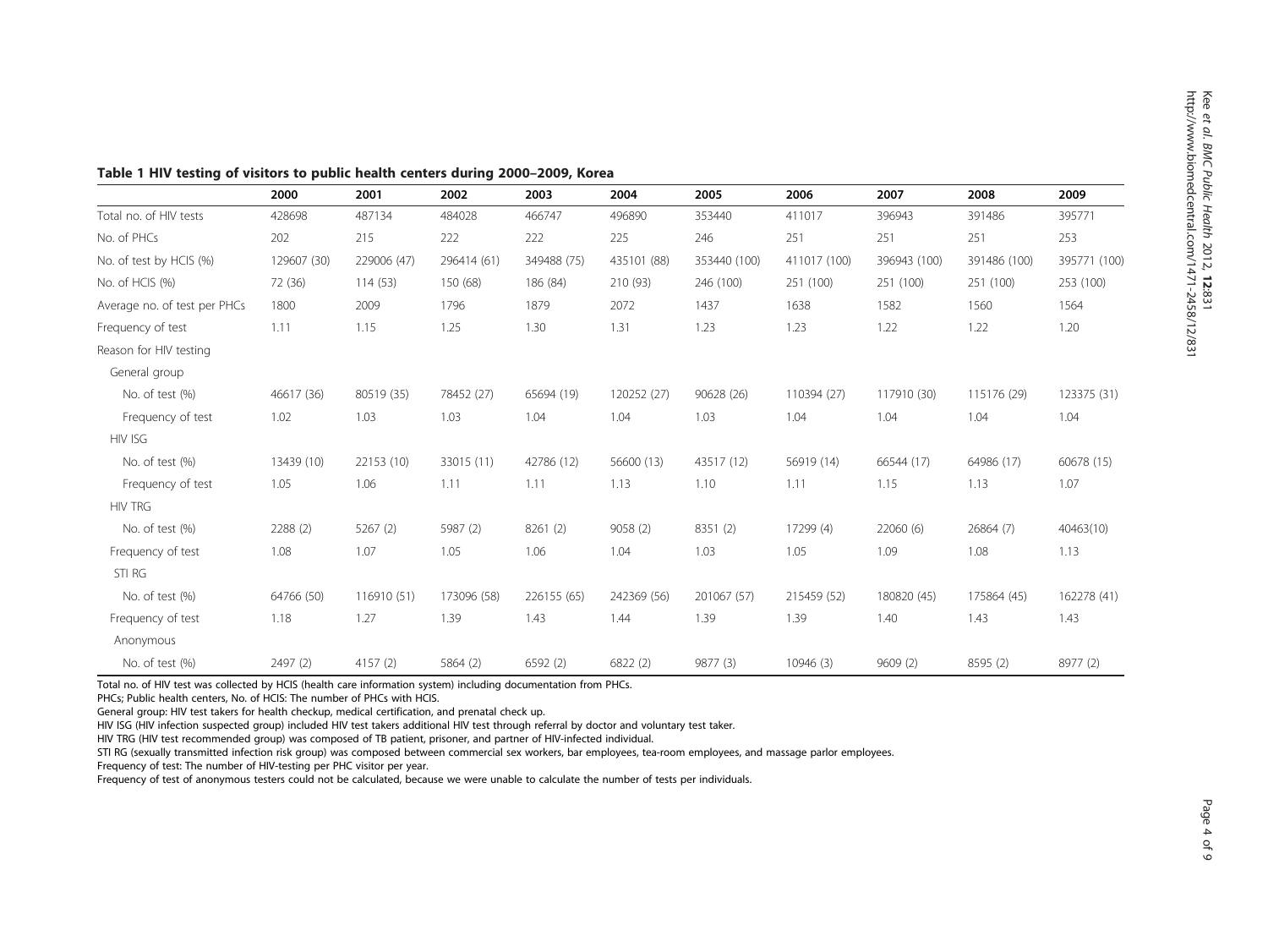| Category                      | 2000        |                       | 2001        |                       | 2002        |                       |             | 2003                  | 2004         |                       |
|-------------------------------|-------------|-----------------------|-------------|-----------------------|-------------|-----------------------|-------------|-----------------------|--------------|-----------------------|
|                               | $N$ (HIV+)  | Prevalence<br>(95%CI) | $N$ (HIV+)  | Prevalence<br>(95%CI) | $N$ (HIV+)  | Prevalence<br>(95%CI) | $N$ (HIV+)  | Prevalence<br>(95%CI) | $N$ (HIV+)   | Prevalence<br>(95%CI) |
| Total                         | 109373 (14) | $1.3(0.6-2.0)$        | 187264 (35) | $1.9(1.2-2.5)$        | 223183 (69) | $3.1(2.4-3.8)$        | 255849 (82) | $3.2$ (2.5-3.9)       | 332405 (146) | $4.4$ $(3.7-5.1)$     |
| Gender                        |             |                       |             |                       |             |                       |             |                       |              |                       |
| Women                         | 74817 (3)   | $0.4(0.0-0.9)$        | 129380 (12) | $0.9(0.4-1.5)$        | 156380 (11) | $0.7(0.3-1.1)$        | 186954 (14) | $0.7(0.4-1.1)$        | 226611 (22)  | $1.0(0.6-1.4)$        |
| Men                           | 34556 (11)  | $3.2(1.3-5.1)$        | 57884 (23)  | $4.0(2.3-5.6)$        | 66803 (58)  | $8.7(6.4-10.9)$       | 68895 (68)  | $9.9(7.5-12.2)$       | 105794 (124) | 11.7 (9.7-13.8)       |
| Age                           |             |                       |             |                       |             |                       |             |                       |              |                       |
| $<$ 20                        | 8963 (0)    | 0.0                   | 13688 (0)   | 0.0                   | 18047 (2)   | $1.1(0.0-2.6)$        | 17805 (1)   | $0.6(0-1.7)$          | 16817(3)     | $1.8(0.0-3.8)$        |
| $20 - 29$                     | 50442(4)    | $0.8(0.0-1.6)$        | 88100 (10)  | $1.1(0.4-1.8)$        | 110668 (19) | $1.7(0.9-2.5)$        | 132136 (28) | $2.1(1.3-2.9)$        | 145146 (36)  | $2.5(1.7-3.3)$        |
| 30-39                         | 24718 (9)   | $3.6(1.3-6.0)$        | 41323 (13)  | $3.1(1.4-4.9)$        | 48334 (31)  | $6.4(4.2-8.7)$        | 57432 (36)  | $6.3$ $(4.2-8.3)$     | 85181 (56)   | $6.6$ (4.9-8.3)       |
| 40-49                         | 13523 (1)   | $0.7(0.0-2.2)$        | 23519 (10)  | $4.3(1.6-6.9)$        | 26043 (10)  | $3.8(1.5-6.2)$        | 29509 (10)  | $3.4(1.3-5.5)$        | 48873 (36)   | 7.4 (5.0-9.8)         |
| 50-59                         | 6256 (0)    | 0.0                   | 11070 (2)   | $1.8(0.0-4.3)$        | 10255(7)    | $6.8(1.8-11.9)$       | 10023(1)    | $1.0(0.0-3.0)$        | 22279 (10)   | $4.5(1.7-7.3)$        |
| $60\leq$                      | 5471 (0)    | 0.0                   | 9564(0)     | 0.0                   | 9836 (0)    | 0.0                   | 8944 (6)    | $6.7(1.3-12.1)$       | 14109(5)     | $3.5(0.4-6.6)$        |
| Nationality                   |             |                       |             |                       |             |                       |             |                       |              |                       |
| Korean                        | 108957 (7)  | $0.6(0.2-1.1)$        | 186666 (28) | $1.5(0.9-2.1)$        | 221508 (58) | $2.6(1.9-3.3)$        | 253183 (75) | $3.0(2.3-3.6)$        | 278582 (98)  | $3.5(2.8-4.2)$        |
| Foreign                       | 416(7)      | 168 (45-292)          | 598 (7)     | $117(31 - 203)$       | 1675(11)    | 65.7 (27-105)         | 2666(7)     | 26.3 (6.8-45.7)       | 53823 (48)   | $8.9(6.4-11.4)$       |
| Region                        |             |                       |             |                       |             |                       |             |                       |              |                       |
| Metropolis                    | 41357 (6)   | $1.5(0.3-2.6)$        | 78960 (17)  | $2.2(1.1-3.2)$        | 84147 (41)  | $4.9(3.4-6.4)$        | 114531 (46) | $4.0(2.9-5.2)$        | 139024 (81)  | $5.8(4.6-7.1)$        |
| Smaller city or<br>rural area | 68016 (8)   | $1.2(0.4-2.0)$        | 108304 (18) | $1.7(0.9-2.4)$        | 139036 (28) | $2.0(1.3-2.8)$        | 141318 (36) | $2.5(1.7-3.4)$        | 193381 (65)  | $3.4(2.5-4.2)$        |
| Reason for HIV testing        |             |                       |             |                       |             |                       |             |                       |              |                       |
| General group                 | 43752 (8)   | $1.8(0.6-3.1)$        | 73190 (13)  | $1.8(0.8-2.7)$        | 66609 (17)  | $2.6(1.3-3.8)$        | 55003 (22)  | $4.0(2.3-5.7)$        | 109440 (45)  | $4.1(2.9-5.3)$        |
| HIV ISG                       | 12357(4)    | $3.2(0.1-6.4)$        | 20255 (9)   | $4.4(1.5-7.3)$        | 28806 (38)  | 13.2 (9.0-17.4)       | 37325 (46)  | 12.3 (8.8-15.9)       | 49145 (78)   | 15.9 (12.4-19.4)      |
| <b>HIV TRG</b>                | 2127(2)     | $9.4(0.0-22.4)$       | 4776 (8)    | 16.8 (5.2-28.3)       | 5512 (8)    | 14.5 (4.5-24.6)       | 7487 (7)    | $9.3(2.4-16.3)$       | 8664 (8)     | $9.2$ (2.8-15.6)      |
| STI RG                        | 51137 (0)   | 0.0                   | 89043 (5)   | $0.6(0.1-1.1)$        | 122256 (6)  | $0.5(0.1-0.9)$        | 156034 (7)  | $0.4(0.1-0.8)$        | 165156 (15)  | $0.9(0.4-1.4)$        |
|                               |             |                       |             |                       |             |                       |             |                       |              |                       |

<span id="page-4-0"></span>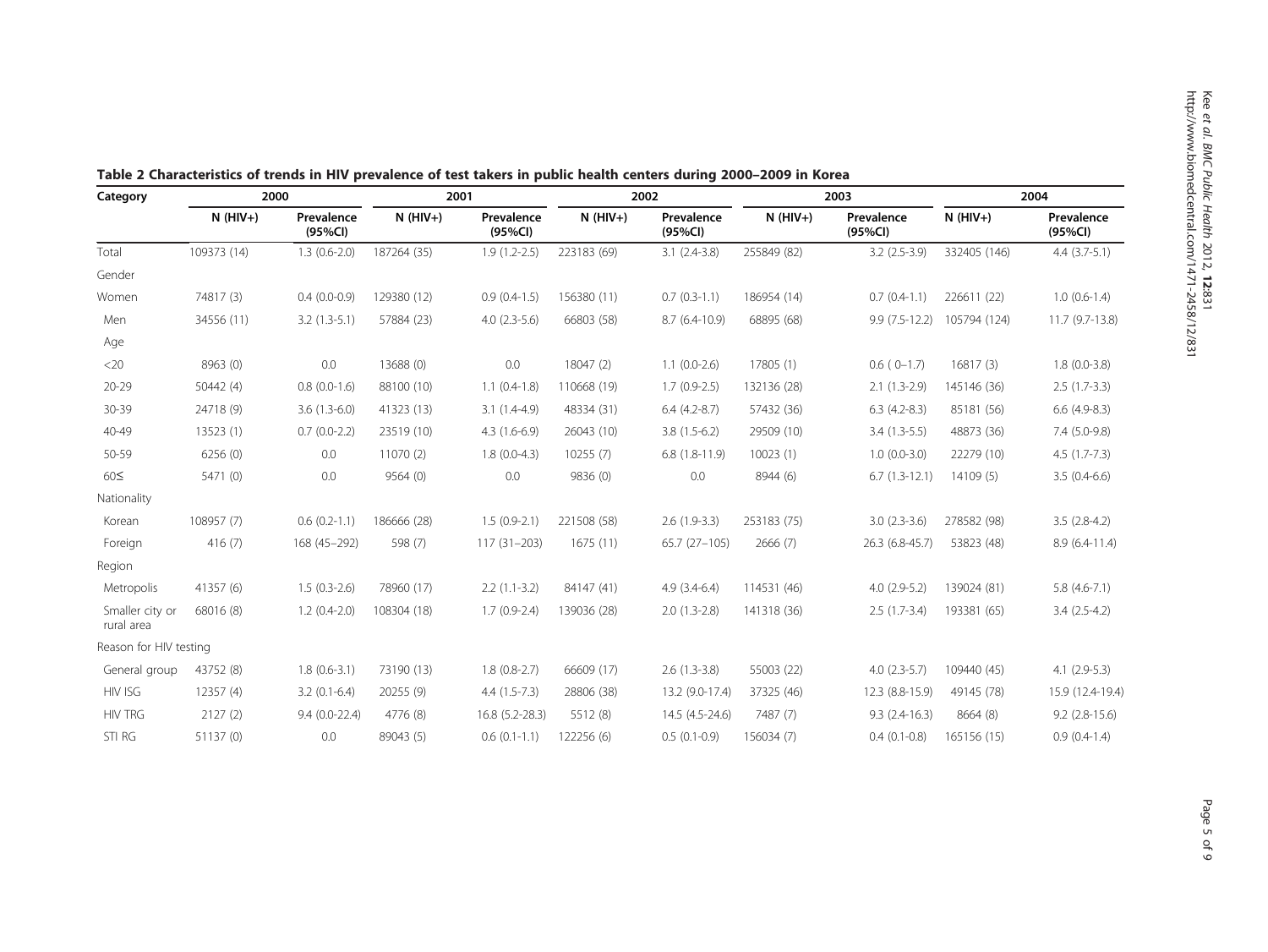| 2005        |                       | 2006         |                       | 2007         |                       | 2008         |                       | 2009         |                       | P-value* |
|-------------|-----------------------|--------------|-----------------------|--------------|-----------------------|--------------|-----------------------|--------------|-----------------------|----------|
| $N$ (HIV+)  | Prevalence<br>(95%CI) | $N$ (HIV+)   | Prevalence<br>(95%Cl) | $N$ (HIV+)   | Prevalence<br>(95%CI) | $N$ (HIV+)   | Prevalence<br>(95%CI) | $N$ (HIV+)   | Prevalence<br>(95%CI) |          |
| 280456(149) | $5.3(4.5-6.5)$        | 317451(132)  | $4.2(3.4-4.9)$        | 306898 (126) | $4.1(3.4-4.8)$        | 307588 (132) | $4.3(3.6-5.0)$        | 321356 (141) | $4.4(3.7-5.1)$        | 0.012    |
| 192687(25)  | $1.3(0.8-1.8)$        | 220172 (21)  | $1.0(0.5-1.4)$        | 208425 (16)  | $0.8(0.4-1.1)$        | 204156 (18)  | $0.9(0.5-1.3)$        | 211064 (22)  | $1.0(0.6-1.5)$        | 0.106    |
| 87769(124)  | 14.1(11.6,16.6)       | 97279 (111)  | $11.4(9.3-13.5)$      | 98473 (110)  | $11.2(9.1-13.3)$      | 103432 (114) | 11.0 (9.0-13.0)       | 110292 (119) | 10.8 (8.8-12.7)       | 0.017    |
| 15587(4)    | $2.6(0.1-5.1)$        | 16165(2)     | $1.2(0-3.0)$          | 16883 (1)    | $0.6(0-1.8)$          | 18221(2)     | $1.1(0-2.6)$          | 19982 (4)    | $2.0(0.0-4.0)$        | 0.094    |
| 127393(35)  | $2.7(1.8-3.7)$        | 132362 (34)  | $2.6(1.7-3.4)$        | 120786 (24)  | $2.0(1.2-2.8)$        | 114155 (36)  | $3.2$ (2.1-4.2)       | 109797 (41)  | $3.7(2.6-4.9)$        | 0.001    |
| 70723(56)   | $7.9(5.8-10.0)$       | 89113 (43)   | $4.8(3.4-6.3)$        | 88610 (46)   | $5.2$ (3.7-6.7)       | 86969 (46)   | $5.3(3.8-6.8)$        | 94523 (41)   | $4.3(3.0-5.7)$        | 0.612    |
| 37559(41)   | $10.9(7.6-14.3)$      | 48626 (39)   | $8.0(5.5-10.5)$       | 45210 (35)   | $7.7(5.2-10.3)$       | 49715 (31)   | $6.2$ (4.0-8.4)       | 51717 (31)   | $6.0$ $(3.9-8.1)$     | 0.038    |
| 15196(8)    | $5.3(1.6-8.9)$        | 17652 (8)    | $4.5(1.4-7.7)$        | 19365 (12)   | $6.2$ $(2.7-9.7)$     | 23351 (12)   | $5.1(2.2-8.0)$        | 26368 (15)   | $5.7(2.8-8.6)$        | 0.041    |
| 13998(5)    | $3.6(0.4-6.7)$        | 13533 (6)    | $4.4(0.9-8.0)$        | 16044(8)     | $5.0(1.5-8.4)$        | 15177(5)     | $3.3(0.4-6.2)$        | 18969 (6)    | $4.7(1.6-7.8)$        | 0.042    |
| 270497(131) | $4.8(4.0-5.7)$        | 304348 (120) | $3.9(3.2-4.6)$        | 291015 (111) | $3.8(3.1-4.5)$        | 287921 (114) | $4.0(3.2-4.7)$        | 299466 (126) | $4.2(3.5-4.9)$        | 0.002    |
| 9959(18)    | 18.1 (9.7-26.4)       | 13103 (12)   | $9.2(4.0-14.3)$       | 15883 (15)   | $9.4(4.7-14.2)$       | 19667 (18)   | $9.2(4.9-13.4)$       | 21890 (15)   | $6.8$ $(3.4 - 10.3)$  | 0.022    |
| 113290(87)  | $7.7(6.1-9.3)$        | 119995 (87)  | $7.3(5.7-8.8)$        | 112885 (67)  | $5.9(4.5-7.4)$        | 113793 (84)  | $7.4(5.8-9.0)$        | 120597 (92)  | $7.6(6.1-9.2)$        | 0.001    |
| 167166(62)  | $3.7(2.8-4.6)$        | 197456 (45)  | $2.3(1.6-2.9)$        | 194013 (59)  | $3.0(2.3-3.8)$        | 193795 (48)  | $2.5(1.8-3.2)$        | 200759 (49)  | $2.4(1.8-3.1)$        | 0.094    |
| 88116 (32)  | $3.6(2.4-4.9)$        | 101633 (24)  | $2.4(1.4-3.3)$        | 109670 (30)  | $2.7(1.8-3.7)$        | 108003 (23)  | $2.1(1.3-3.0)$        | 114589 (24)  | $2.1(1.3-2.9)$        | 0.921    |
| 39502(86)   | 21.8 (17.2-26.4)      | 48567 (87)   | 17.9 (14.2-21.7)      | 54755 (81)   | 14.8 (11.6-18.0)      | 54108 (93)   | 17.2 (13.7-20.7)      | 55360 (91)   | 16.4 (13.1-19.8)      | 0.019    |
| 8144(10)    | 12.3 (4.7-19.9)       | 16161 (13)   | $8.0(3.7-12.4)$       | 17019 (10)   | $5.9(2.2-0.7)$        | 25098 (9)    | $3.6(1.2-5.9)$        | 37319 (21)   | $5.6(3.2-8.0)$        | 0.010    |
| 144694(21)  | $1.5(0.8-2.1)$        | 151090 (8)   | $0.5(0.2-0.9)$        | 125454 (5)   | $0.4(0.0-0.7)$        | 120379 (7)   | $0.6(0.2-1.0)$        | 114088 (5)   | $0.4(0.1-0.8)$        | 0.606    |

Table 2 Characteristics of trends in HIV prevalence of test takers in public health centers during 2000–2009 in Korea (Continued)

N: the number of HIV-tested individuals, HIV+: the number of HIV-infected individuals.

Total (The total number of HIV-tested individuals) was calculated without data of anonymous test.

Prevalence (HIV prevalence): the number of HIV-infected individuals per 10 thousand HIV-tested individuals, CI: confidence interval.

General group: HIV test takers for health checkup, medical certification and prenatal check up.

HIV ISG (HIV infection suspected group) included HIV test takers additional HIV test through referral by doctor and voluntary test taker.

HIV TRG (HIV test recommended group) was composed of TB patient, prisoner, and partner of HIV-infected individuals.

STI RG (sexually transmitted infection risk group) was composed of commercial sex worker, bar employee, tea-room employee, massage parlor employee.

\* P-value by adjusted score test for trend of HIV prevalence for 10 years.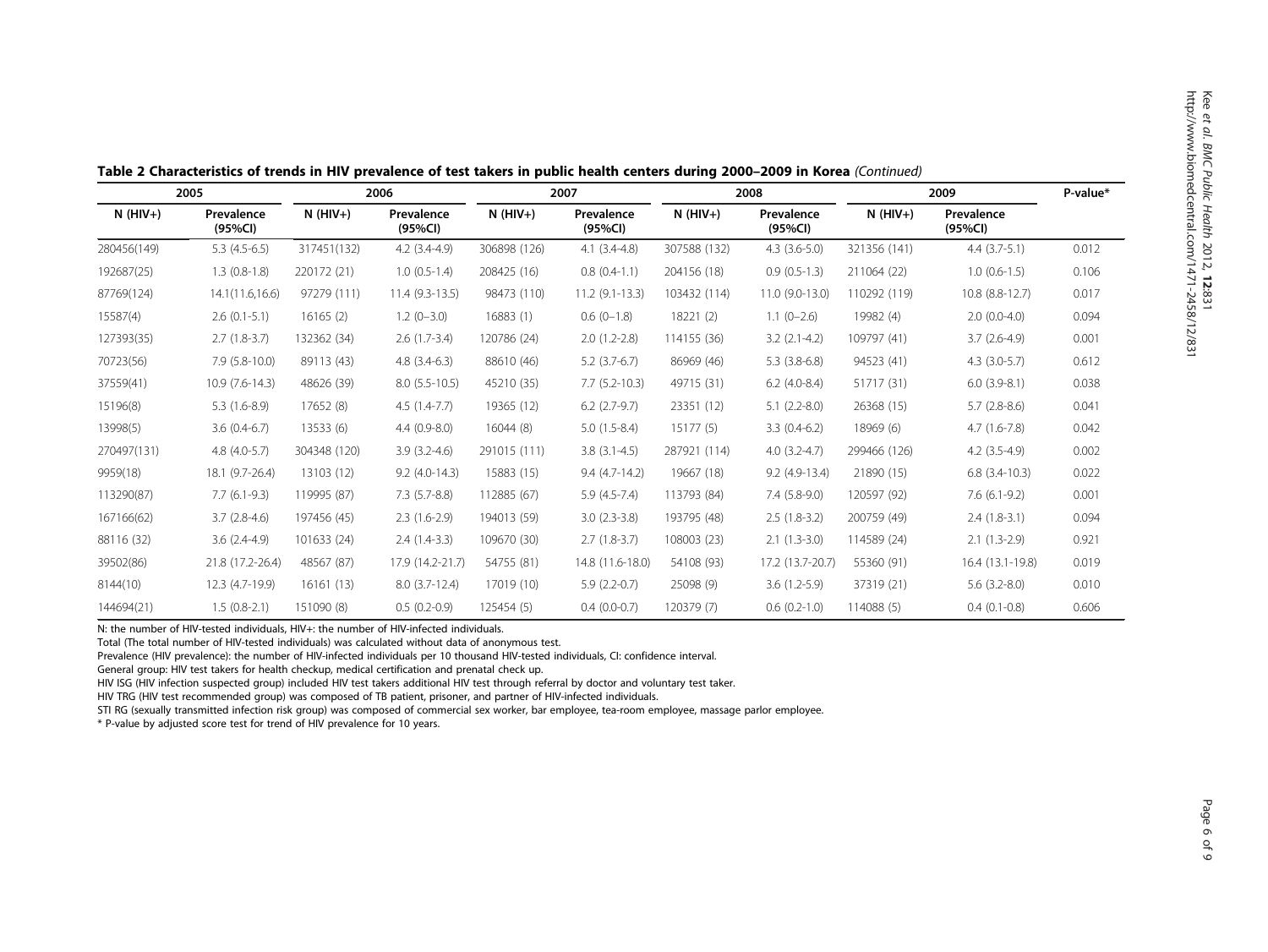<span id="page-6-0"></span>

about 21 per 10 thousand individuals since then. Another main finding shows very high HIV positive rate of anonymous tests with increasing trend during the tenyear period. Beside positives in the anonymous, the number of HIV-diagnosed individuals in South Korea rose every year from 244 in 2000 to 839 in 2009, and the ratio of HIV-diagnosed men to women rose from 6:1 in 2000 to 9:1 in 2009. For the age at diagnosis, the 30s showed the highest proportion of HIVinfection overall, but an increase was seen in older age groups [\[1](#page-8-0)]. The patterns of men to women ratio, distribution of age at diagnosis, and annual change in the number of HIV-diagnosed individuals in South Korea were similarly observed with those of the prevalence of PHCs' visitors. The number of HIV screening tests conducted at PHCs comprised of only about 5% of the total HIV tests performed in the country [\[4,5](#page-8-0)], but 18% of all infected individuals who were newly diagnosed with HIV were found by screening test at PHCs. A previous study on reasons for HIV testing among HIV-diagnosed individuals in South Korea has found that the large number of positives at PHCs took the tests voluntarily [[11\]](#page-8-0).

Among persons who voluntarily tested for HIV, men were more than women and men in the 30s and the 40s were more than those in other age groups. Some of the voluntary PHCs' visitors took the tests anonymously. Their prevalence was not known, but their HIV positive rate increased to 140 per 10 thousand HIV tests in 2009. The recent increase in the positive rate was partly due to the promotion of anonymous HIV tests, as a tool to encourage HIV testing in Korea. For promotion of taking the HIV test anonymously, institutions performing anonymous HIV testing were expanded to hospitals in 2008. When anonymous test takers are diagnosed as HIV positive, they are informed of the national support for HIV treatments and are asked to choose whether to register with the national support program [[8\]](#page-8-0). Around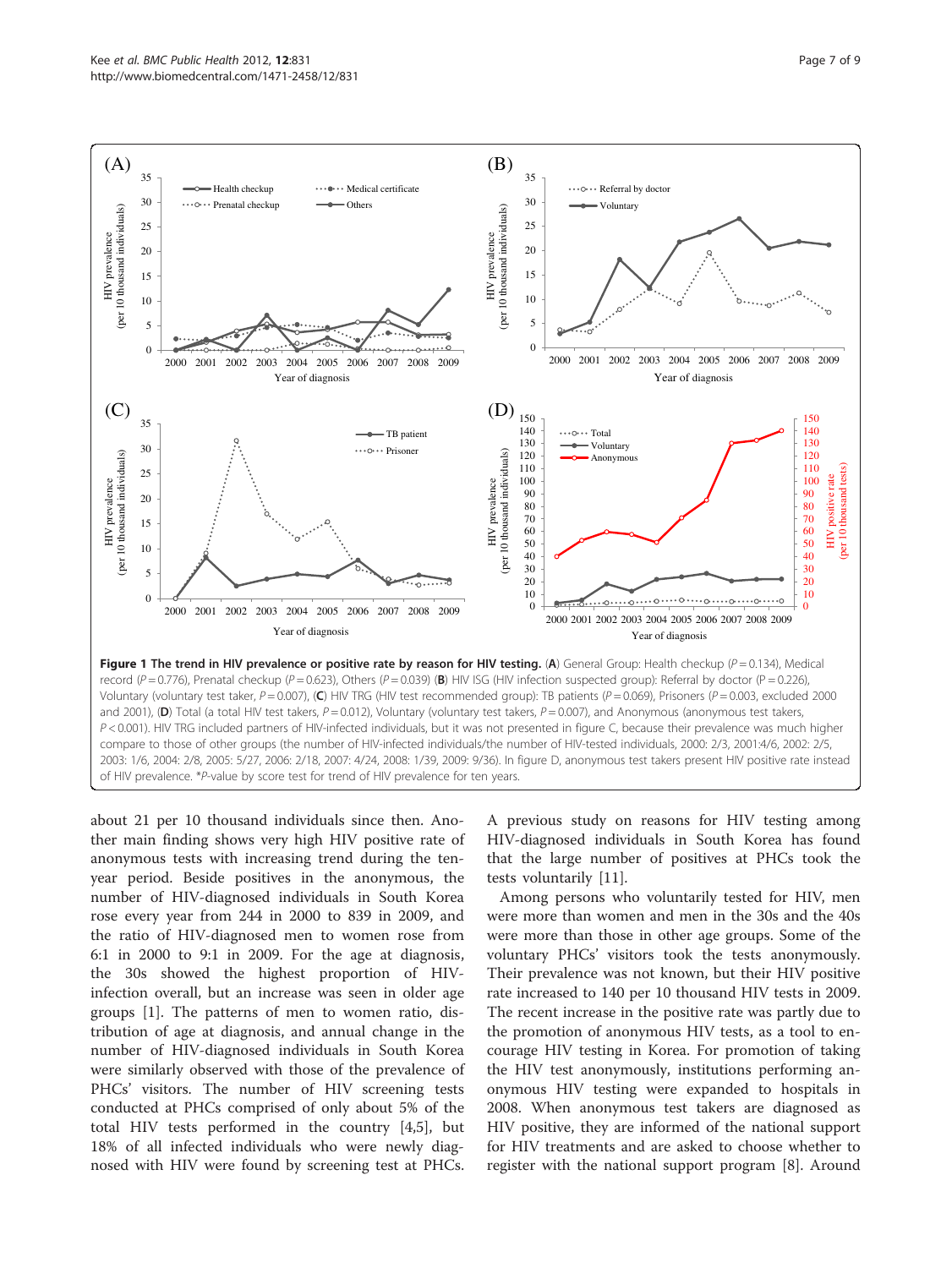25% of the total positive cases by the anonymous tests registered with this program [\[1](#page-8-0)]. These findings suggest that the quality of HIV testing service should be enhanced to ensure that persons with a high risk of HIV infection undergo the tests more actively to prevent the spread of HIV infection. Continuous education and public relations should also be enhanced to improve accessibility through a long-term effort to change the perception of persons who avoid testing due to their fear of identity disclosure.

The proportion of foreigners being tested was so low, but foreigners showed much higher HIV prevalence than Koreans. The scale of HIV testing for foreigners has increased because they underwent required testing at PHCs in the process of obtaining alien registration [\[12](#page-8-0)]. Of the foreigners tested at PHCs, 60% were Asians and 20% were Africans, and approximately 60% of them underwent testing to obtain medical records for work (data not shown). Foreigners undergo HIV testing for several reasons. First, when foreigners reside in the country for over three months for the purpose of entertainment and sports, they have to submit recent HIV test certificates (HIV negative result tested within one month) upon entering the country or undergo HIV testing within 72 hours if they do not submit a test certificate [\[13](#page-8-0)]. Second, foreign workers entering the country through the employment permit system must undergo HIV testing during the training period for works [\[14](#page-8-0)]. The number of foreigners in Korea has increased to approximately 1.3 million in 2010 [\[15](#page-8-0)]. Social, economic and political factors of their countries and Korea influence the risk of HIV infection of foreign workers, which is exacerbated by limited access to HIV testing services and fear of being stigmatized when seeking HIV-related information or support [[16\]](#page-8-0). Therefore, public relations and education concerning HIV prevention for foreigners have been promoted and offered through various mass media and communities by various countries in Korea. Foreigners can undergo HIV testing anonymously at PHCs and hospitals and they can receive counseling at two HIV counseling centers for foreigners before and after the tests.

STI RG, who test for HIV regularly, was approximately 50% of PHCs' visitors; 90% of them were women and 65% of them were less than 30 years old. The HIV prevalence of STI RG was lower than those among other groups and the prevalence of women in STI RG was significantly low (about 0.3 per 10 thousand individuals). Men was about 10% of STI RG and their HIV prevalence was about 3.9 per 10 thousand individuals (data not shown). As HIV testing policy related to STI RG has changed, the scale of HIV tests at PHCs has changed as well. HIV testing for STI RG has been performed regularly every six months since 1986 in Korea. Regularly

tested groups (CSWs, bar and tearoom employees, and massage parlor employees) were kept and expanded to food industry employees, restaurant employees, and others, so the number of tests at PHCs has increased every year [[17\]](#page-8-0). After a periodic examination program (registration program) of STD was abolished in 1998, regular HIV testing for food industry employees, restaurants employees became a self-initiated test, so the scale of testing at PHCs dropped [[3\]](#page-8-0). Special laws against prostitution enforced starting in October 2004 [[18](#page-8-0)] resulted in a small decrease in the number of HIV tests for STI RG at PHCs since 2005, but there was no difference in prevalence by year. This finding can be useful to evaluate the outcomes of the national testing policy for the STI RG. For HIV TRG, the very high prevalence of partners of HIV-infected individuals showed the importance of regular HIV testing of these persons in Korea. Though the prevalence among prisoners was sharply decreasing, it is still necessary to monitor them. HIV prevalence of tuberculosis patients was similar to those of health checkup and medical records among general group (respectively  $P = 0.775$ ,  $P = 0.144$  in 2009).

This study has several limitations. As HCIS program was installed at all PHCs in 2005, the prevalence before 2005 was estimated and its calculation was only based on data of 72–210 PHCs with HCIS program. Therefore, the prevalence before 2005 represents a smaller population with biases rather than the whole population since 2005. In addition, HIV positive rate of tests taken by an individual anonymously; was not considered when obtaining HIV prevalence.

# Conclusions

This study provides useful data to identify characteristics and trends in HIV prevalence among PHCs' visitors for the ten most recent years in South Korea. These results are useful to scientifically evaluate the recent national HIV prevention policies. The HIV prevalence for specific groups, such as regular HIV testing groups or foreigners, can be used to estimate the nationwide scale of HIVinfected individuals and to predict the future trends of HIV infection [\[19\]](#page-8-0). Voluntary testing, including anonymous testing, was shown to be more effective in detecting HIV infection. This study showed that it is important to develop the anonymous testing strategy to encourage people to take HIV test voluntarily. Those submitting to voluntary testing, including anonymous testing, showed the highest HIV infection. This study suggests that it is important to ascertain the characteristics of people choosing to have voluntary testing. Groups in the population with these characteristics should be located and encouraged to be tested, and offered anonymity. In addition, the data can be a useful source not only for creating future projects for HIV prevention, but